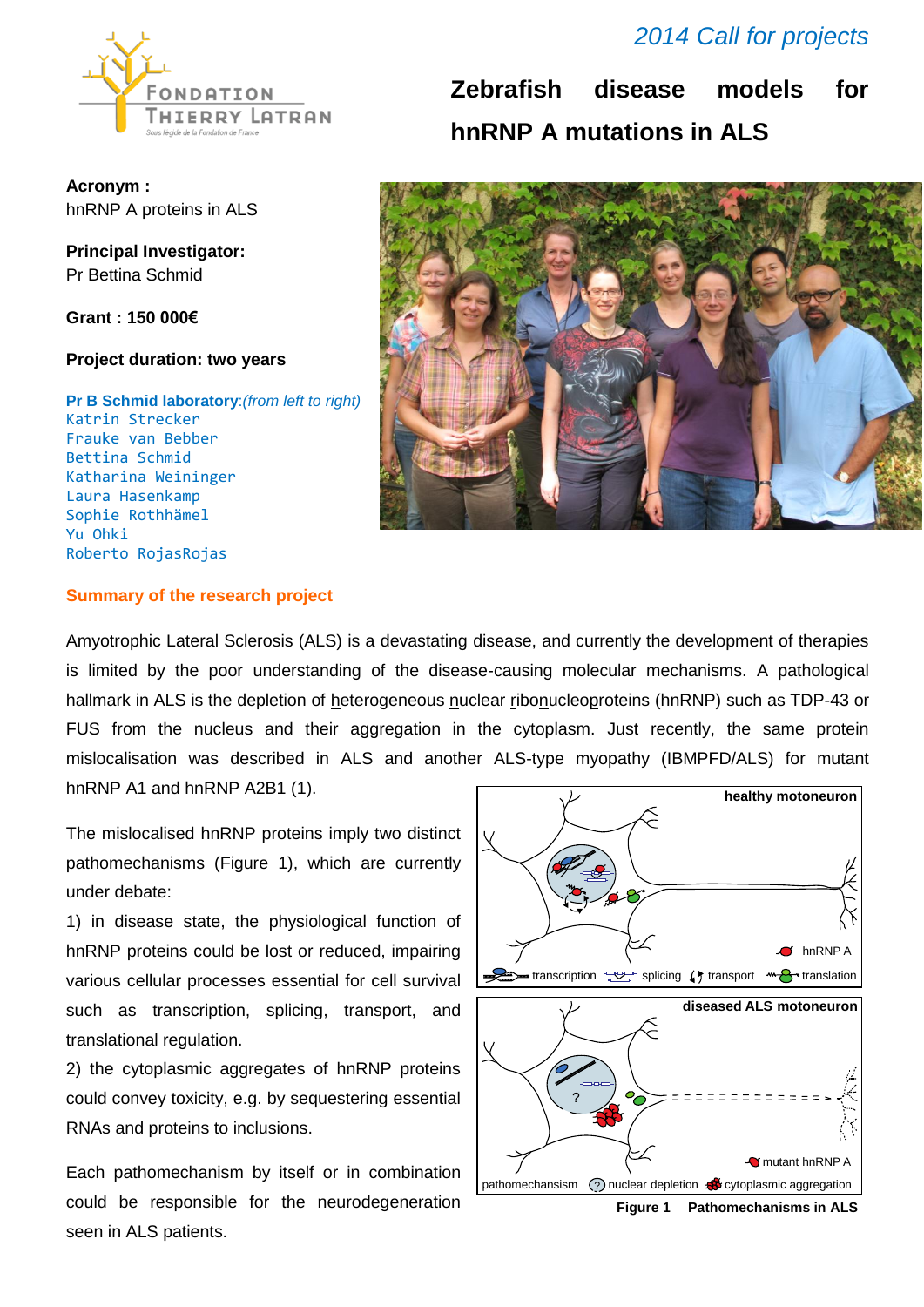## *2014 Call for projects*



# **Zebrafish disease models for hnRNP A mutations in ALS**

Patients carrying the recently identified mutations in hnRNP A1 and hnRNP A2B1 develop ALS with the typical pathological hallmarks of nuclear depletion and cytoplasmic aggregation (1). We therefore chose the two hnRNP A genes to model both pathomechanisms in zebrafish *in vivo*. We include hnRNP A3 for disease modelling in our study, since it binds to transcripts of the hexanucleotide repeat expansion of C9orf72, the most frequent cause of ALS [\(2\)](#page-1-0). Moreover, it is detected in cytoplasmic aggregates while it is depleted from nuclei in patients with a C9orf72 hexanucleotide repeat expansion [\(2\)](#page-1-0).

We will generate suitable disease models by genetically manipulating the hnRNP A gene family in zebrafish to identify the pathomechanism of the ALS-associated mutations in hnRNP A1 and hnRNP A2B1



**Figure 3 Conserved Aspartate (D) adjacent M9** 

Our work will describe the consequences of the ALS-causing mutations in hnRNP A1 and hnRNP A2B1 to unravel the pathomechanism on a molecular level. Once we understand the pathogenesis of ALS, we can design better potential therapeutic strategies. Furthermore, having a genetic zebrafish disease model for **Figure 3 Conserved Aspartate (D) adjacent M9 Figure 4 Ontology tree** ALS opens the possibility to perform large unbiased chemical screens to identify therapeutic compounds. Compounds that rescue or improve the mutant phenotype hold the potential to serve as an ALS therapy. read the consequences of the ALS-causing mutations in hr of the ALD badonly matations in in-

### Relevant research articles for this project are :

1. Kim HJ, Kim NC, Wang YD, Scarborough EA, Moore J, Diaz Z, et al. Mutations in prion-like domains in hnRNPA2B1 and hnRNPA1 cause multisystem proteinopathy and ALS. Nature. 2013;495(7442):467-73.

<span id="page-1-0"></span>2. Mori K, Lammich S, Mackenzie IR, Forne I, Zilow S, Kretzschmar H, et al. hnRNP A3 binds to GGGGCC repeats and is a constituent of p62-positive/TDP43-negative inclusions in the hippocampus of patients with C9orf72 mutations. Acta neuropathologica. 2013;125(3):413-23.

3. Hruscha A, Krawitz P, Rechenberg A, Heinrich V, Hecht J, Haass C, et al. Efficient CRISPR/Cas9 genome editing with low off-target effects in zebrafish. Development. 2013;140(24):4982-7.

4. Schmid B, Hruscha A, Hogl S, Banzhaf-Strathmann J, Strecker K, van der Zee J, et al. Loss of ALSassociated TDP-43 in zebrafish causes muscle degeneration, vascular dysfunction, and reduced motor neuron axon outgrowth. Proceedings of the National Academy of Sciences of the United States of America. 2013;110(13):4986- 91.